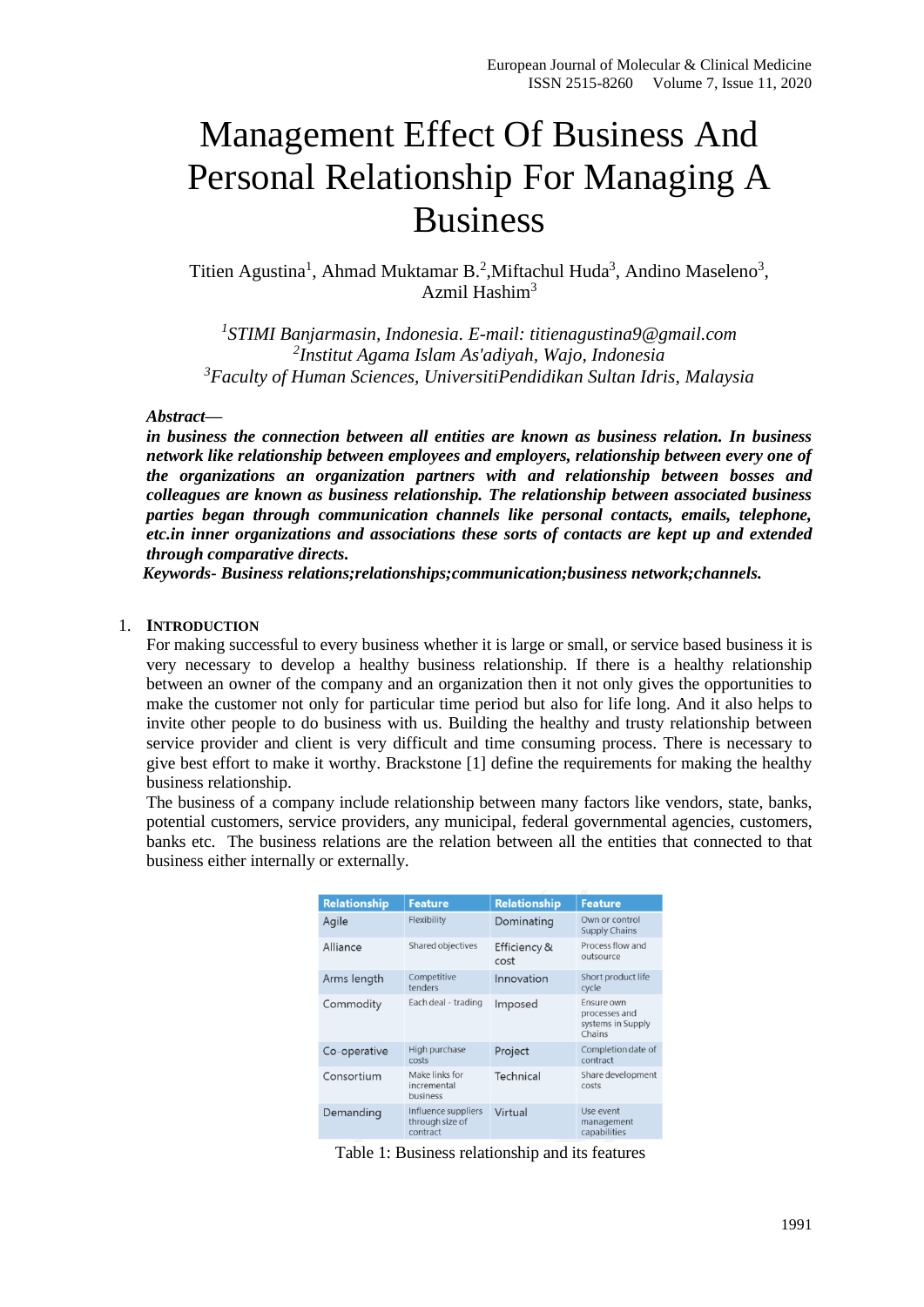The development and maintenance of the business based on the relation between customers, suppliers, partners, employees or any person who related to that business. [2]

### **2. TYPES OF BUSINESS RELATIONSHIPS**

#### **1. Business to business (B2B)**

The business to business relationship is the relationship that effected through up and down of the supply chain. Business like cosmetic cannot do without its downstream retailers or upstream suppliers. All the business does not have vertical sully chain some horizontal business network also provide partnership opportunities. The director of business development of GSM Finance, Roger Wood defined business to business relationship as "adjacent" businesses.

#### **2. Business to customer (B2C)**

The businesses that directly fulfill the requirement of the customers are considered as business to customer. The main factor that affect these business types are satisfaction of products. It is kept in mind that the service or product that provide by the business should meets the standers of expectation of client.



Figure 1: Customer relationship

#### **3. CUSTOMER RELATIONSHIP MANAGEMENT(CRM)**

In 2004 Zablah et al [3], in 2006 Shah et al [4], in 2003 Chen &Popovich [5] defined that to maximize the customer value and make organizational long term profitability through durable relationships with customers, and realization of mutual beneficial the CRM make a customer oriented organization. in2002 Bose [6] introduces that by using CRM approach the organization can treat their clients on a unique and personal basis. In 2001 Gray &Byun [7] stated that system of CRM made through three aspects. It is shown in figure:



Figure 2:CRM System Aspects

In 1985 Granovetter [8] proposed that in industrial and business marketing the personal interaction is very important. The organizational relationship is depending on how the person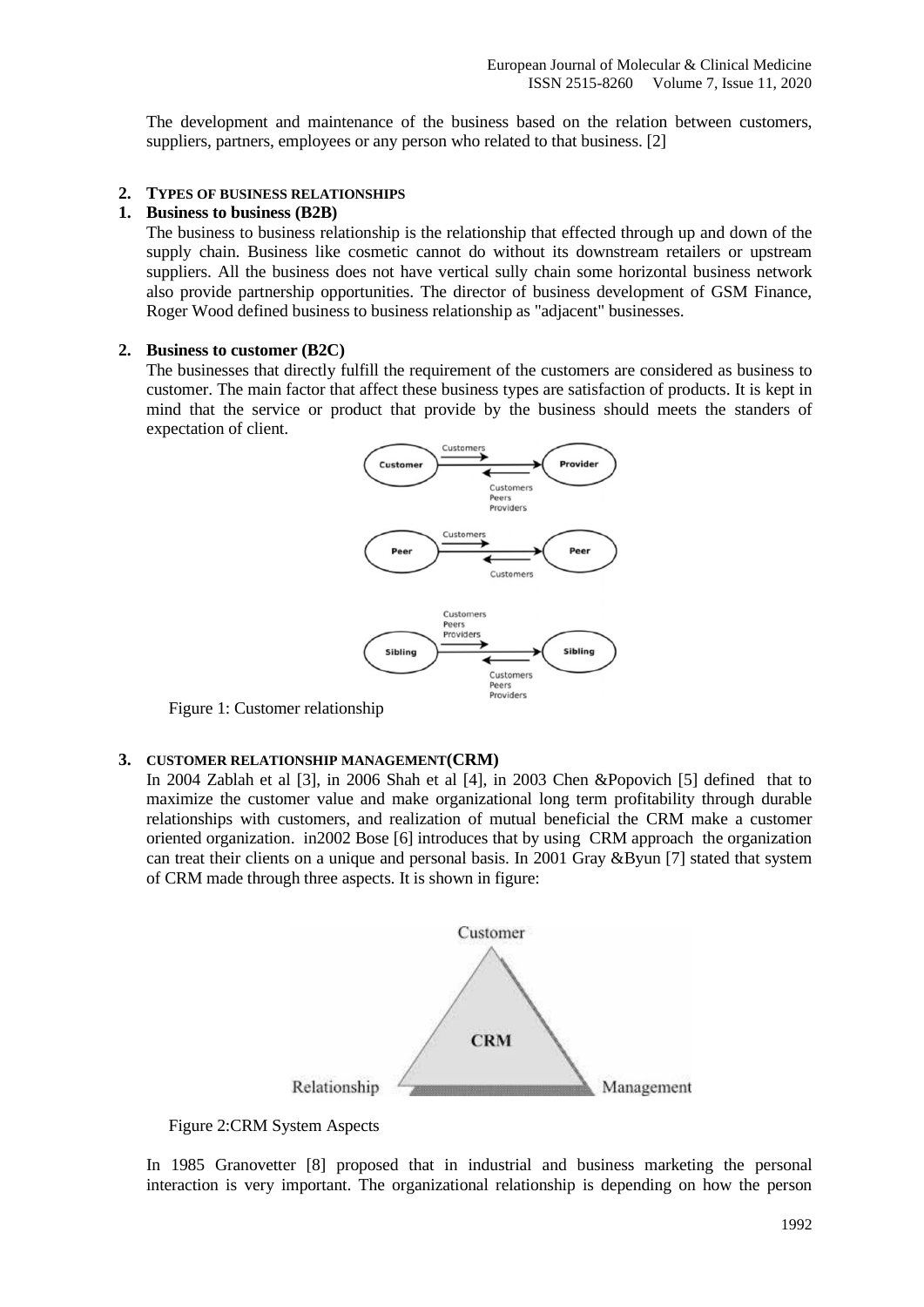represents the organizations. In 1998 Halinen and To¨rnroos [9] defined social relationship for making the business. In 1982 Ha˚kansson [10] introduced that personal interaction is the key of the interaction of business. In 2001 Halinen and Salmi [11] defined complex and general functions of social relationship. In 2001 Mainela [12] also defined many different types of social relationships which used for different purpose.

The personal relationship can start from meeting with people at work. Some of them can be the long term relationship. The relationship at work can cause many problems for workplace and employer. The work relationship should be far from

- Favouritism
- Interest conflicts
- inappropriate behavior
- authority abuse

## **4. PERSONAL INTERACTION IN PROJECT MARKETING**

In 2002 Skaates et al [13] defined that during buyer and seller interaction there should maintain a coordination between buyer and seller, when they buying or selling the projects. In 1982 Ha˚kansson [14] defined interaction of personal level, and it is the integral part of every business. In 2005 Medlin et al [15] proposed an approach that shows the negative aspects of the personal relationship. In 2006 Medlin [16] defined the conflicts based on collective and self interest. In 1996 Cova et al. [17] stated that in project business relationship the personal interaction recognized at the level of community [18].



Figure 3: Personal interaction in project business relationship

## **5. PERSONAL RELATIONSHIP AND SOCIAL MEDIA**

In 2009 Miller, Fabian,& Lin [19] shows that social media is the important part to make the customer relationship. In 2007 Zhou, Wu, &Luo [20] defined Social network sites (SNSs). It shows that for organizations these sites consider as the core of the network resource. They link strategic values and performance of business. In 2007 Boyd & Ellison proposed [21] that within a bounded system Social network sites make public or semi public sites. In 2002 Kent and Taylor [22] proposed dialogic public relations theory. It shows that public relation can increase dialogue through making channels for dialogic communication. In 2007 Ellison, Steinfield, & Lampe [23] shows the relationship with people give both psychosocial development and offline benefits. The social capital concept can depict with relationship with other organizations and other people. In 2002 Adler & Kwon, 2002 [24] and in 2006 Pitt, Merwe, Berthon, Salehi-Sangari, & Barnes [25] presented the strategic alliances. These type of relationship have some positive effects like financial and entrepreneurial advantages. Virtual communities like social network sites are used to implement the social capital [26].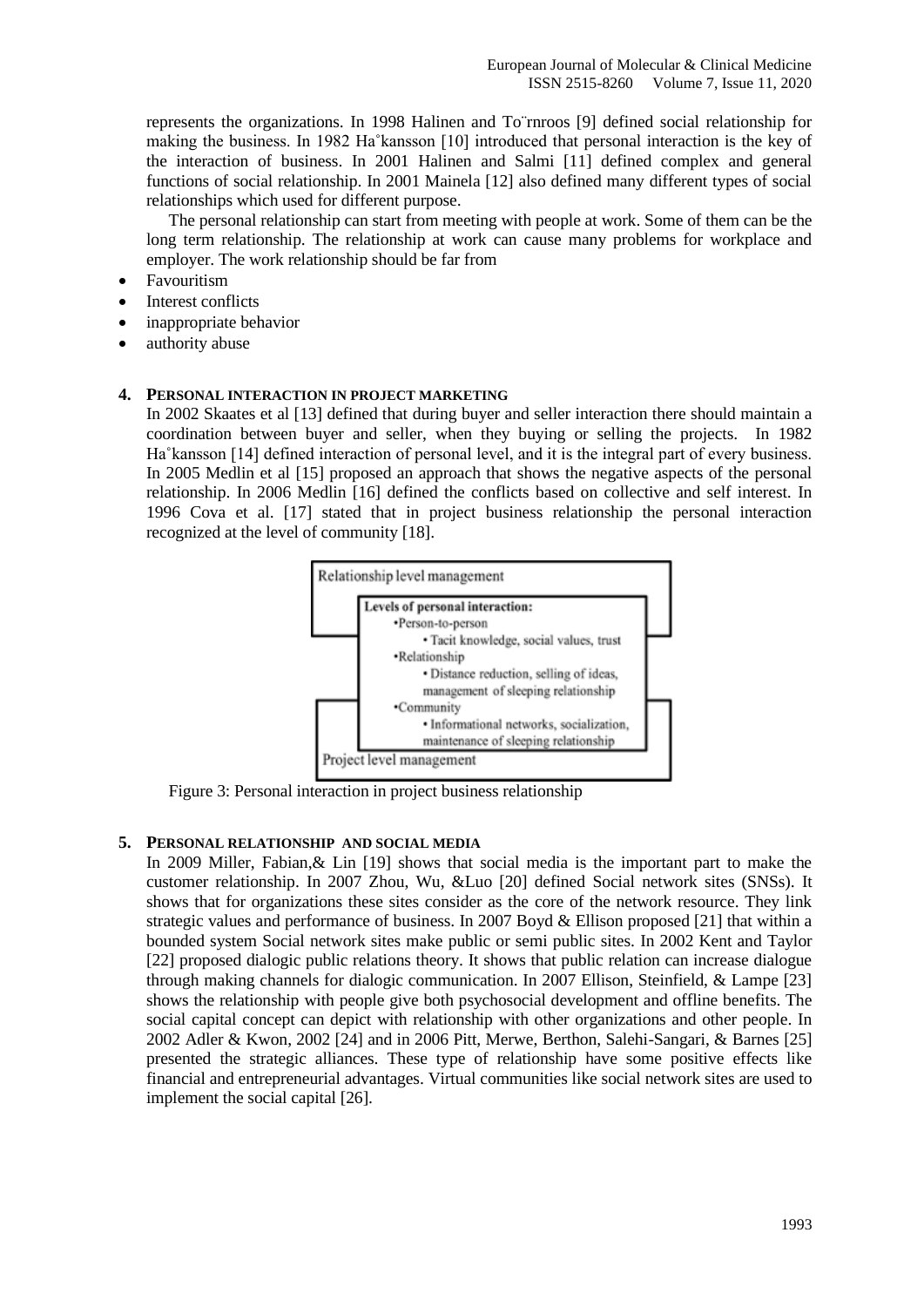

Figure 4:The social media Trinity Model

## **6. PERSONAL RELATIONSHIP AND FAMILY BUSINESS**

In today's scenario of the business the family business is one of the most important types of business. The interconnection in family business consists many factors like family members play many roles in the business like manager, owner and employee. The family business also affected through cultural relations.

An additional component that family businesses must also address is that of cultural relations.it should Concentrates about the impact of the family on all alone business. And some way or another certainly acknowledges the presence of such an impact was looked into. From the family this incorporates topics identified with the responsibility and administration for business, like the successors, potentially the mates, just as the systematization of the privately-owned company or the organizer of the business. [27].



Figure 5:Family system business model

#### **7. MAINTAINING HEALTHY BUSINESS RELATIONSHIPS WITH PARTNERS**

#### 1. Expressing Appreciation.

Appreciation is one of the basic attribute that provide many benefits in business. being thankful to everyone can help to increase the efficiency, it give the better returns in term of improving work quality . The appreciation can express in many different forms like expanded income or fulfill demand of products. this type of appreciation make a joyful and healthy business environment.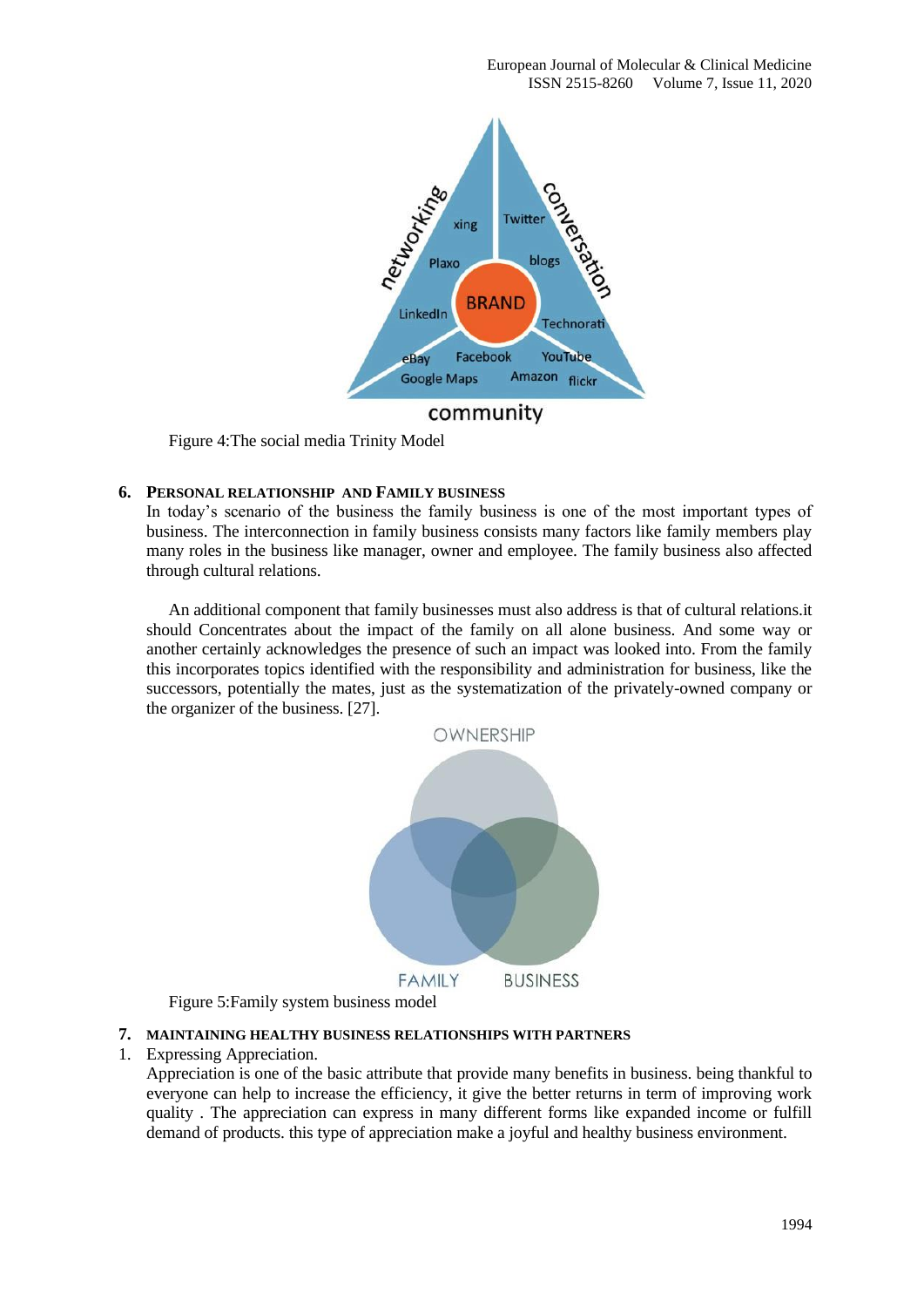# 2. Good Communication.

The good communication is very necessary for relationship between partners. It has to be clearly defined what is needed to complete the project. Because of miscommunication it cannot express how often work has been postponed or required broad redos.To end up master communicators so as to have tasks for any endeavor run easily as a general rule, everybody needs to end up master communicators.

# 3. Realistic Deadlines and Goals.

Try not to surge things pointlessly. Don't make preposterous and inaccessible desires although its reaching deadlines, objectives or achievements. This wills just motivation everybody required to feel vanquished and overpowered.

# **8. CONCLUSION**

In business the association between all substances is known as business connection. In business system like connection among representatives and managers, connection between all of the association accomplices with and connection among supervisors and partners are known as business relationship. The connection between related business gatherings started through correspondence stations like individual contacts, messages, phone, and so on in internal associations and affiliations these sorts of contacts are kept up and reached out through similar directs. For making fruitful to each business whether it is enormous or little, or administration based business it is important to build up a sound business relationship. In the event that there is a sound connection between a proprietor of the organization and an association then it not just gives the chances to make the client for specific timeframe as well as for long lasting.

# **REFERENCES**

- [1]. https://www.businessnewsdaily.com/10297-healthy-business-relationships.html.
- [2]. https://www.investopedia.com/terms/b/business-relations.asp.
- [3]. Zablah, A.R., Bellenger, D.N. & Johnston, W.J. (2004). "An evaluation of divergent perspectives on customer relationship management: towards a common understanding of an emerging phenomenon. Industrial Marketing Management", Vol. 33,pp. 475-489.
- [4]. Shah, D., Rust, T.R., Parasuraman, A., Staelin, R. & Day, G.S. (2006). "The path to customer centricity. Journal of Service Management", 9(2), pp. 113-124.
- [5]. Chen, I.J. &Popovich, K. (2003). "Understanding customer relationship management (CRM) People, process and technology. Business Process Management",Vol. 9 No. 5. pp. 672-688.
- [6]. Bose, R. (2002). "Customer relationship management: key components for IT success. Industrial Management & Data Systems", 102(2), pp. 89-97.
- [7]. Maseleno, A., Huda, M., Jasmi, K. A., Basiron, B., Mustari, I., Don, A. G., & bin Ahmad, R. (2019). Hau-Kashyap approach for student's level of expertise. *Egyptian Informatics Journal*, *20*(1), 27-32.
- [8]. ranovetter, M. (1985), "Economic action and socialstructure: the problem of embeddedness", American Journal of Sociology, Vol. 91 No. 3, pp. 481-510.
- [9]. Halinen, A. and To¨ rnroos, J.-A˚. (1998), "The role ofembeddedness in the evolution of business networks",Scandinavian Journal of Management, Vol. 14, pp. 187-205.
- [10]. Ha˚kansson, H. (1982), "International Marketing and Purchasingof Industrial Goods: An Interaction Approach", John Wiley& Sons, New York, NY.
- [11]. Halinen, A. and Salmi, A. (2001), "Managing the informalside of business interaction: personal contacts in the criticalphases of business relationships", Proceedings of the 17thIMP Conference, Oslo.
- [12]. Mainela, T. (2007), "Types and functions of socialrelationships in organizing of an international jointventure", Industrial Marketing Management,Vol.36,pp. 87-98.
- [13]. Skaates, M.A., Tikkanen, H. and Lindblom, J. (2002), Relationships and project marketing success", Journal ofBusiness & Industrial Marketing, Vol. 17 No. 5, pp. 389-406.